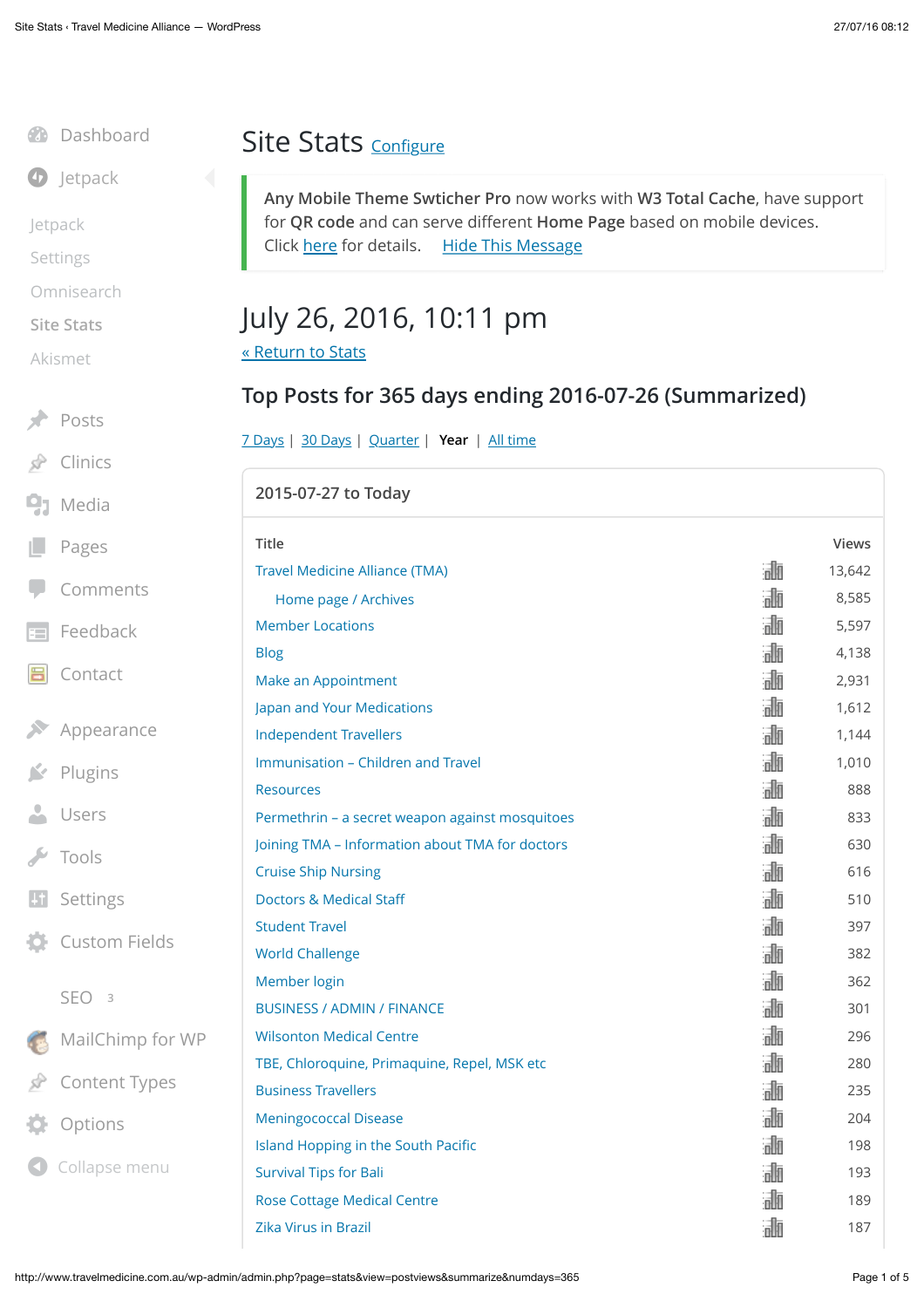| A Dental Experience In Thailand                      | 諭   | 148 |
|------------------------------------------------------|-----|-----|
| <b>Sandy Bay Clinic</b>                              | 浦   | 144 |
| Are you involved in sending staff overseas for work? | 諭   | 133 |
| How to Bug your Travel Doctor                        | 諭   | 131 |
| Dr Deb - The Travel Doctor Stafford                  | 諭   | 122 |
| <b>Chromis Occupational Medicine</b>                 | 諭   | 119 |
| Decompression Sickness (The 'Bends')                 | 諭   | 117 |
| Polio on the Rise                                    | 諭   | 101 |
| Meningococcal B vaccine now available                | 訕   | 101 |
| Uganda                                               | 諭   | 100 |
| <b>Laurimar Medical</b>                              | 訕   | 96  |
| <b>Scabies and Rabies</b>                            | 諭   | 88  |
| The New Epidemic - Zika Virus                        | 諭   | 76  |
| Europe - Tick Encephalitis                           | 訕   | 73  |
| Q Fever "Gangnam Style" Toowoomba                    | 諭   | 71  |
| <b>Launceston Travel Medicine Alliance</b>           | 訕   | 69  |
| <b>Yeppoon Family Practice</b>                       | 諭   | 68  |
| <b>Ross River Virus Outbreak</b>                     | 訕   | 64  |
| <b>Medical Resources</b>                             | 諭   | 64  |
| <b>Alice Springs Family Medical Centre</b>           | 諭   | 59  |
| <b>Aspen Corporate Health</b>                        | 諭   | 59  |
| To Climb a Mountain                                  | 諭   | 58  |
| <b>Read Street Medical Centre</b>                    | 浦   | 52  |
| Elephantiasis - Sri Lanka                            | 浦   | 52  |
| <b>St Kilda Road Medical Centre</b>                  | all | 50  |
| <b>Bluff Road Medical Centre</b>                     | 訕   | 50  |
| <b>Kensington Hill Medical Centre</b>                | 訕   | 50  |
| <b>Ti-Tree Family Doctors</b>                        | 諭   | 46  |
| <b>Annual Meetings</b>                               | 訕   | 45  |
| <b>Acute Mountain Sickness (AMS)</b>                 | 訕   | 42  |
| Racing To Paradise - Fremantle to Bali               | 諭   | 40  |
| The Flu Vaccine                                      | 訕   | 40  |
| <b>Travelling with Cancer</b>                        | 浦   | 40  |
| Fear of Flying                                       | 訕   | 39  |
| <b>Surrey Hills Medical Centre</b>                   | 諭   | 38  |
| Japanese Encephalitis                                | 諭   | 37  |
| Travelling to Russia, Belarus and Baltic States      | 諭   | 36  |
| <b>Travel to India</b>                               | 諭   | 35  |
| A Fun And Festive Thai Shopping Adventure            | 訕   | 35  |
| <b>Information For New Members</b>                   | 訕   | 34  |
| <b>Fountain Gate Medical Centre</b>                  | 訕   | 34  |
| <b>Medical Tourism</b>                               | 訕   | 33  |
| <b>Travel Bug Vaccination Clinic</b>                 | 訕   | 32  |
|                                                      |     |     |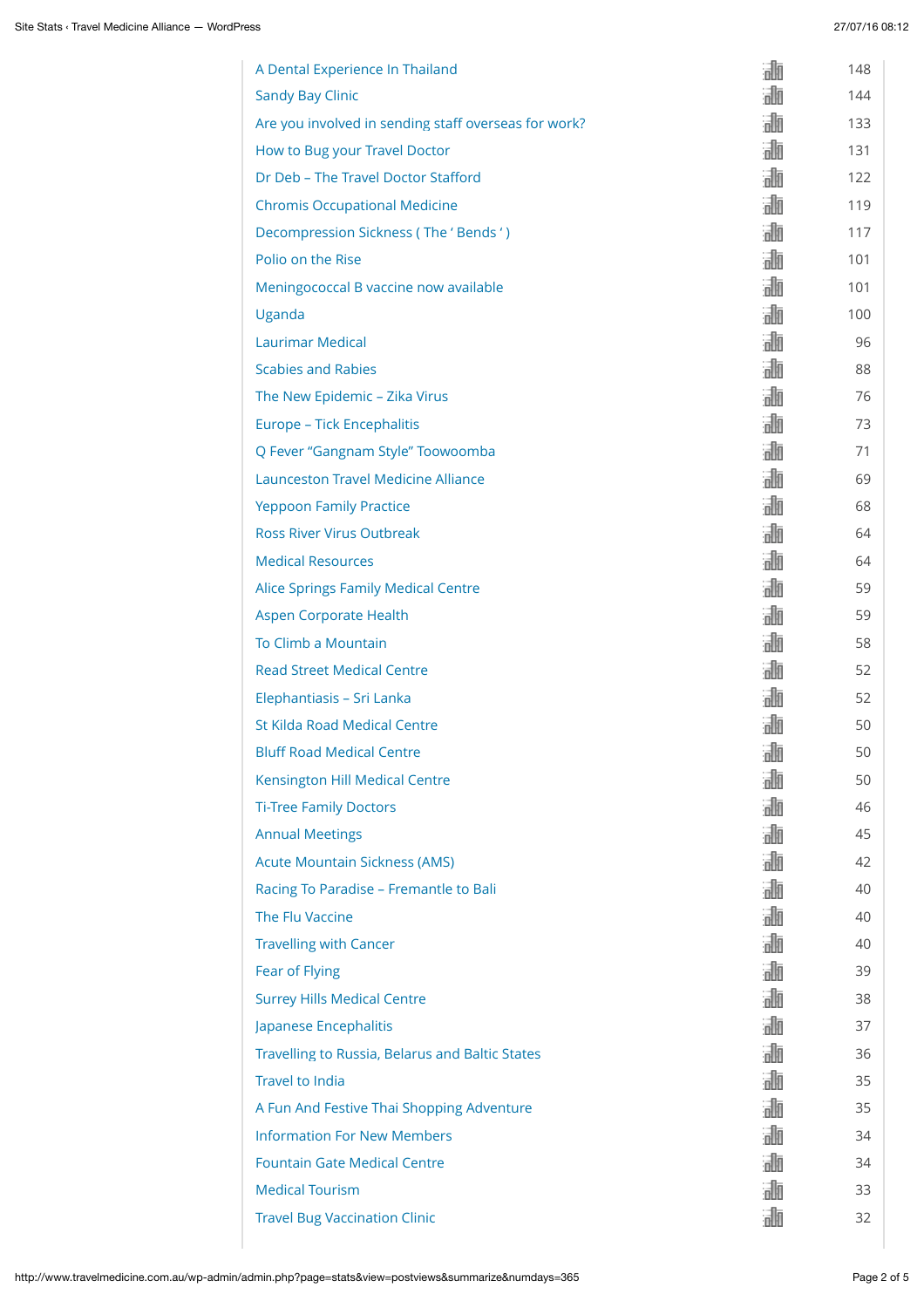| Influenza Vaccine 2016                                       | 灜   | 32                |
|--------------------------------------------------------------|-----|-------------------|
| <b>Boronia Medical Centre</b>                                | 詞面  | 32                |
| Riding Motorbikes in Vietnam; THINK TWICE!                   | 灜   | 30                |
| Safety of DEET (N,N,-diethyl-m-toluamide)                    | 浦   | 30                |
| <b>Bayside Family Medical</b>                                | 訕   | 27                |
| <b>Capstone Medical Centre</b>                               | 諭   | 25                |
| <b>Subscribe To Our Blog</b>                                 | 諭   | 25                |
| The delayed 2016 Influenza Vaccine                           | 諭   | 24                |
| <b>Chromis Occupational Medicine</b>                         | 諭   | 24                |
| Plague has not gone away                                     | 浦   | 23                |
| Northside Plaza Medical Centre                               | 訕   | 22                |
| <b>Travel Health Fremantle</b>                               | 諭   | 21                |
| The Kokoda Track                                             | 訕   | 19                |
| The real risk from terrorism                                 | 浦   | 18                |
| Outbreak Information June 2014                               | 諭   | 18                |
| <b>Illawarra Medical Centre</b>                              | 訕   | 18                |
| <b>Cressy Clinic</b>                                         | 諭   | 18                |
| Sri Lanka                                                    | 灜   | 17                |
| <b>Hinterland Medical Centre</b>                             | 諭   | 17                |
| <b>Imported Measles Case</b>                                 | 灜   | 16                |
| My Life Brookwater General Practice                          | 諭   | 15                |
| Tweed Health For Everyone Superclinic                        | 諭   | 15                |
| Sunshine Coast Dive & Travel Medicine                        | 謝   | 15                |
| <b>Mosquito Avoidance</b>                                    | 温师  | 14                |
| <b>Health HQ</b>                                             | all | 14                |
| <b>Melatonin And Jet Lag</b>                                 | 訕   | 14                |
| <b>Chopsticks Lanterns and the Great Wall</b>                | 訕   | 14                |
| <b>Equatorial Adventure</b>                                  | 灜   | 13                |
| South Pacific - Leptospirosis                                | 訕   | 13                |
| <b>Trekking Ethics</b>                                       | 浦   | 13                |
| <b>Territory Medical Centre</b>                              | 浦   | $12 \overline{ }$ |
| <b>Alice Travel Medicine</b>                                 | 訕   | $12 \overline{ }$ |
| Spain                                                        | 諭   | $12 \overline{ }$ |
| <b>Travel Medicine Centre Perth</b>                          | 諭   | 12                |
| <b>Traveling with Diabetes</b>                               | 諭   | 11                |
| <b>Exploring the World's Remotest Rivers</b>                 | 訕   | 11                |
| Fridge monitors for cold chain management                    | 諭   | 11                |
| <b>Shoal Bay Medical Center</b>                              | 諭   | 11                |
| Waterways at the Centre of the Earth - From Panama to Darien | 浦   | 11                |
| If You Can't Afford Insurance You Can't Afford To Travel     | 訕   | 10                |
| <b>Traveller's Thrombosis</b>                                | 浦   | 10                |
| Wife White Knuckles - Hurning to Brisbane - in 5 hour hops   | 諭   | 10                |
| <b>Hantavirus</b>                                            | 訕   | 10                |
|                                                              |     |                   |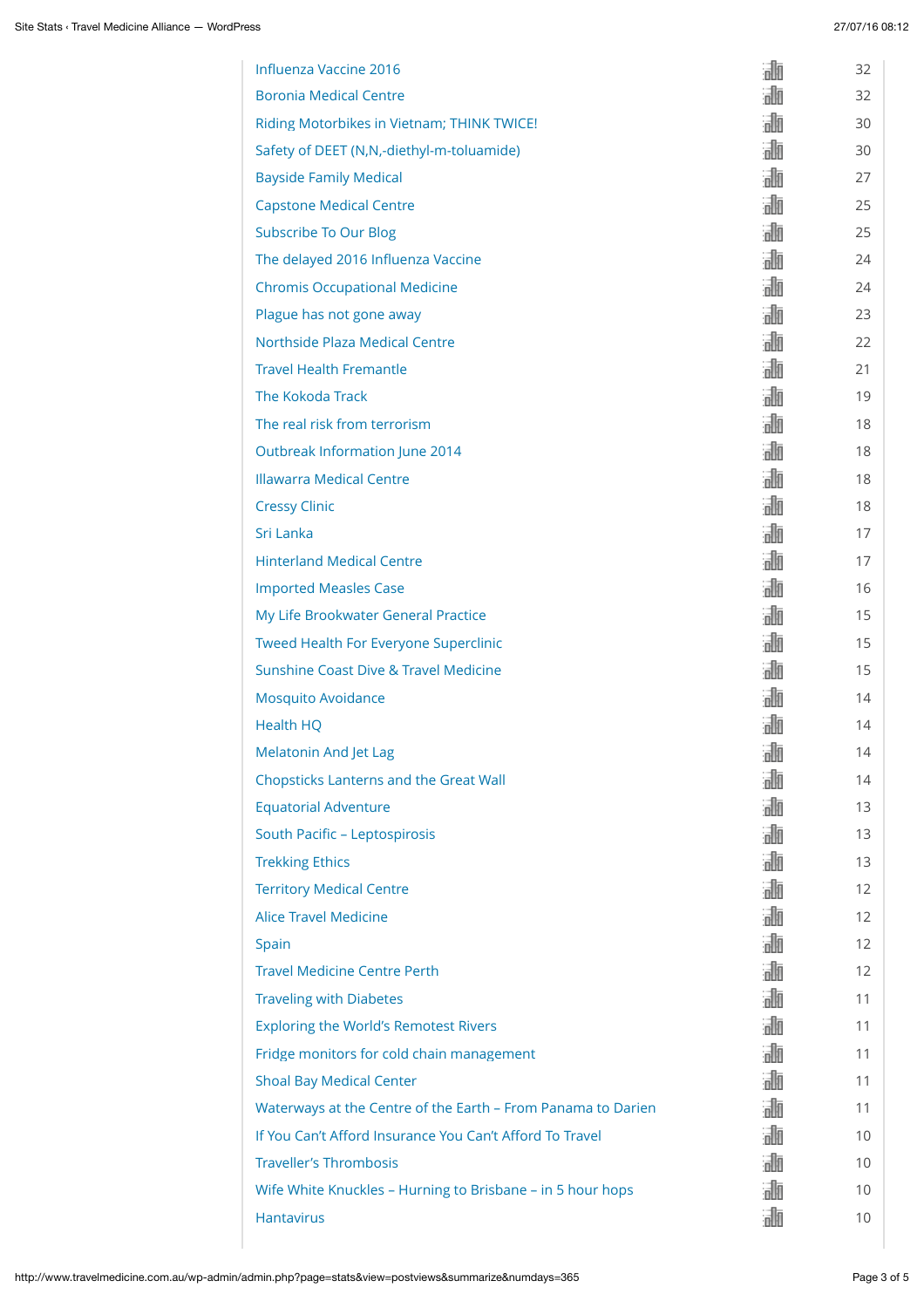| <b>Singapore Traffic Adventure</b>             | 誧   | 9              |
|------------------------------------------------|-----|----------------|
| Kazakhstan                                     | 浦   | 9              |
| Sri Lanka Tour                                 | 訕   | 9              |
| Philippines and Thailand - Leptospirosis Risk  | 訕   | 9              |
| South African Holiday                          | 訕   | 8              |
| Dr Deb - The Travel Doctor Brisbane            | 訕   | 7              |
| Working as an Educator in Tanzania             | 訕   | 7              |
| <b>Marshall Islands</b>                        | 浦   | 7              |
| Antarctica 2012                                | 訕   | 7              |
| True Travel Adventure of a Mid Sixties Lady    | 訕   | 7              |
| RUM Project  Spot Quiz                         | 訕   | 7              |
| <b>Tanunda Medical Centre</b>                  | 訕   | 7              |
| Typhoon Haiyan travel advice                   | 訕   | 6              |
| A Year in South America                        | 訕   | 6              |
| dengue fever outbreak in USA                   | 訕   | 6              |
| <b>Travelling Children</b>                     | 訕   | 6              |
| <b>International Travel Vaccination</b>        | 諭   | 6              |
| <b>International Travel Vaccination Centre</b> | 訕   | 6              |
| <b>Ordering of Vaccine Stamps</b>              | 訕   | 5              |
| <b>Ebola Outbreak</b>                          | 訕   | 5              |
| Cambodia                                       | 諭   | 5              |
| South Pacific - Other precautions              | 訕   | 4              |
| <b>Dentafix</b>                                | 浦   | 4              |
| Volubilis, Morocco                             | 浦   | 4              |
| Rabies in Congo                                | all | 4              |
| <b>Israel Holiday</b>                          | all | 4              |
| <b>Travel Right, Travel Light</b>              | 訕   | 4              |
| <b>Grange Road Medical Services</b>            | 浦   | 3              |
| <b>Burnie Travel Medicine</b>                  | 訕   | 3              |
| <b>Hepatitis</b>                               | 訕   | 3              |
| <b>TMA Blog instructions</b>                   | 浦   | 3              |
| <b>Springs Medical Centre</b>                  | 訕   | 3              |
| <b>Tran Siberian Express</b>                   | 訕   | 2              |
| <b>Splitting tablets?</b>                      | 訕   | 2              |
| <b>Lonely Planet Africa</b>                    | 訕   | 2              |
| <b>Mc Leod Street Medical</b>                  | 訕   | $\overline{2}$ |
| Hangover Cures - Do They Work?                 | 浦   | 2              |
| <b>Outbreak Information</b>                    | 訕   | 2              |
| Handwashing                                    | 浦   | 2              |
| <b>Exercise in Type 1 Diabetics</b>            | 訕   | 2              |
| Kayaking in Remote Solomons - Morovo Lagoon    | 浦   | 2              |
| Information for next annual TMA meeting        | 訕   | 1              |
| News Jan 2013                                  | 訕   | 1              |
|                                                |     |                |